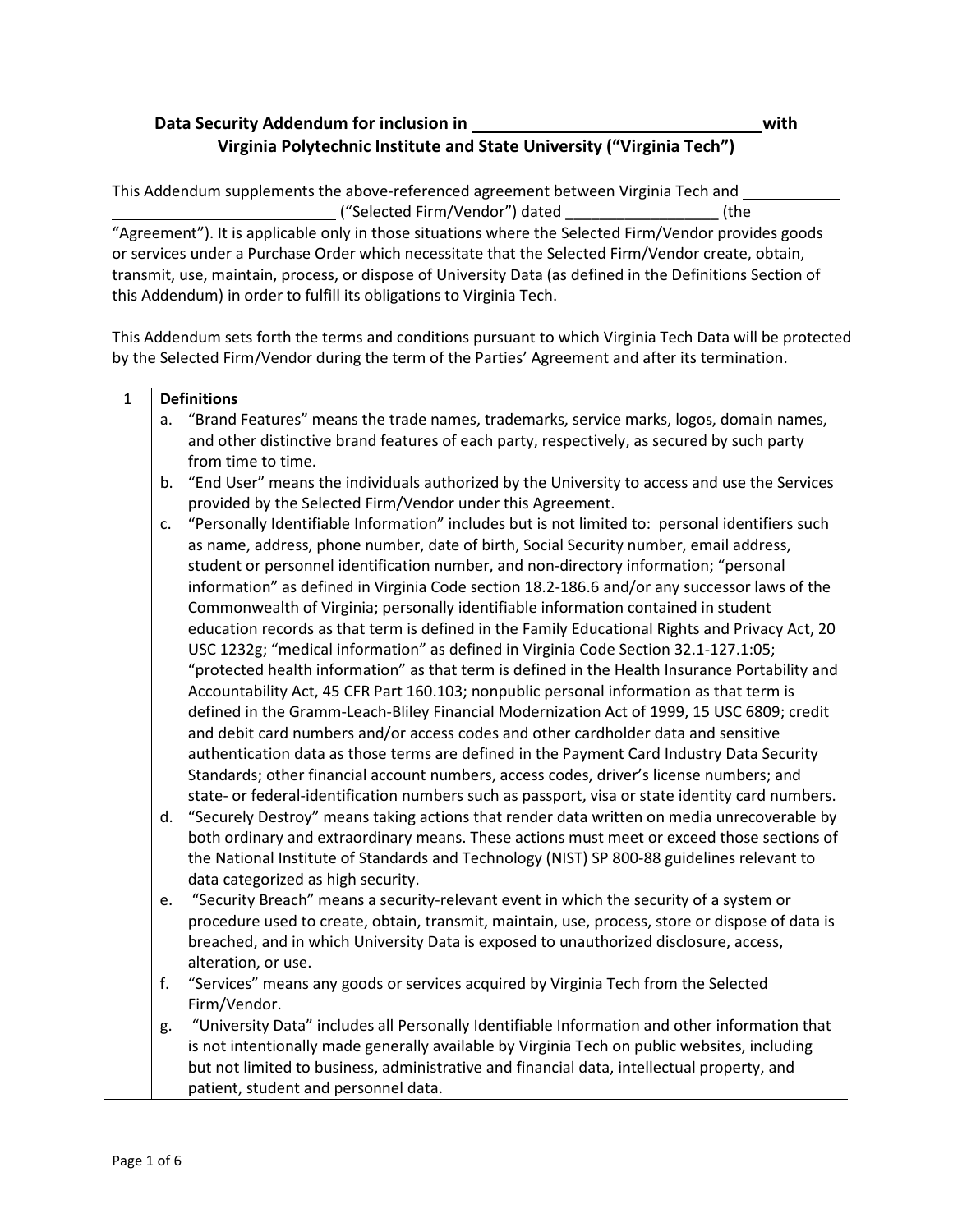| $\overline{2}$                                                                                    | Rights and License in and to the University Data                                                     |  |  |  |
|---------------------------------------------------------------------------------------------------|------------------------------------------------------------------------------------------------------|--|--|--|
|                                                                                                   | The parties agree that as between them, all rights including all intellectual property rights in and |  |  |  |
|                                                                                                   | to University Data shall remain the exclusive property of the University, and Selected               |  |  |  |
|                                                                                                   | Firm/Vendor has a limited, nonexclusive license to use these data as provided in this Agreement      |  |  |  |
|                                                                                                   | solely for the purpose of performing its obligations hereunder. This Agreement does not give a       |  |  |  |
|                                                                                                   | party any rights, implied or otherwise, to the other's data, content, or intellectual property,      |  |  |  |
|                                                                                                   |                                                                                                      |  |  |  |
| except as expressly stated in the Agreement.                                                      |                                                                                                      |  |  |  |
|                                                                                                   |                                                                                                      |  |  |  |
| 3                                                                                                 | <b>Intellectual Property Rights/Disclosure</b>                                                       |  |  |  |
|                                                                                                   | Unless expressly agreed to the contrary in writing, all goods, products, materials, documents,<br>a. |  |  |  |
|                                                                                                   | reports, writings, video images, photographs or papers of any nature including software or           |  |  |  |
|                                                                                                   | computer images prepared or provided by Selected Firm/Vendor (or its subcontractors) for             |  |  |  |
|                                                                                                   | the University will not be disclosed to any other person or entity without the written               |  |  |  |
|                                                                                                   | permission of the University.                                                                        |  |  |  |
|                                                                                                   | Selected Firm/Vendor warrants to the University that the University will own all rights, title<br>b. |  |  |  |
|                                                                                                   | and interest in any and all intellectual property rights created in the performance or               |  |  |  |
|                                                                                                   |                                                                                                      |  |  |  |
|                                                                                                   | otherwise arising from this Agreement and will have full ownership and beneficial use                |  |  |  |
| thereof, free and clear of claims of any nature by any third party including, without limitation, |                                                                                                      |  |  |  |
|                                                                                                   | copyright or patent infringement claims. Selected Firm/Vendor agrees to assign and hereby            |  |  |  |
| assigns all rights, title, and interest in any and all intellectual property created in the       |                                                                                                      |  |  |  |
| performance or otherwise arising from this Agreement, and will execute any future                 |                                                                                                      |  |  |  |
| assignments or other documents needed for the University to document, register, or                |                                                                                                      |  |  |  |
|                                                                                                   | otherwise perfect such rights.                                                                       |  |  |  |
|                                                                                                   | Notwithstanding the foregoing, for research collaboration pursuant to subcontracts under<br>c.       |  |  |  |
|                                                                                                   | sponsored research agreements administered by the University's Office of Sponsored                   |  |  |  |
|                                                                                                   | Programs, intellectual property rights will be governed by the terms of the grant or contract        |  |  |  |
|                                                                                                   | to the University to the extent such grant or contract requires intellectual property terms to       |  |  |  |
|                                                                                                   | apply to subcontractors.                                                                             |  |  |  |
|                                                                                                   |                                                                                                      |  |  |  |
| 4                                                                                                 | <b>Data Privacy</b>                                                                                  |  |  |  |
|                                                                                                   | Selected Firm/Vendor will use University Data only for the purpose of fulfilling its duties<br>а.    |  |  |  |
|                                                                                                   | under this Agreement and will not share such data with or disclose it to any third party             |  |  |  |
|                                                                                                   | without the prior written consent of the University, except as required by this Agreement or         |  |  |  |
|                                                                                                   | as otherwise required by law.                                                                        |  |  |  |
|                                                                                                   |                                                                                                      |  |  |  |
|                                                                                                   | University Data will not be stored outside the United States without prior written consent<br>b.     |  |  |  |
|                                                                                                   | from the University.                                                                                 |  |  |  |
|                                                                                                   | Selected Firm/Vendor will provide access to University Data only to its employees and<br>c.          |  |  |  |
|                                                                                                   | subcontractors who need to access the data to fulfill Selected Firm/Vendor obligations under         |  |  |  |
|                                                                                                   | this Agreement. Selected Firm/Vendor will ensure that employees who perform work under               |  |  |  |
|                                                                                                   | this Agreement have read, understood, and received appropriate instruction as to how to              |  |  |  |
|                                                                                                   | comply with the data protection provisions of this Agreement. If Selected Firm/Vendor will           |  |  |  |
|                                                                                                   | have access to the University's "education records" as defined under the Family Educational          |  |  |  |
|                                                                                                   | Rights and Privacy Act (FERPA), the Selected Firm/Vendor acknowledges that for the                   |  |  |  |
|                                                                                                   | purposes of this Agreement it will be designated as a "school official" with "legitimate             |  |  |  |
|                                                                                                   | educational interests" in the University education records, as those terms have been defined         |  |  |  |
|                                                                                                   | under FERPA and its implementing regulations, and the Selected Firm/Vendor agrees to abide           |  |  |  |
| by the limitations and requirements imposed on school officials. Selected Firm/Vendor will        |                                                                                                      |  |  |  |
|                                                                                                   |                                                                                                      |  |  |  |
|                                                                                                   | use the education records only for the purpose of fulfilling its duties under this Agreement         |  |  |  |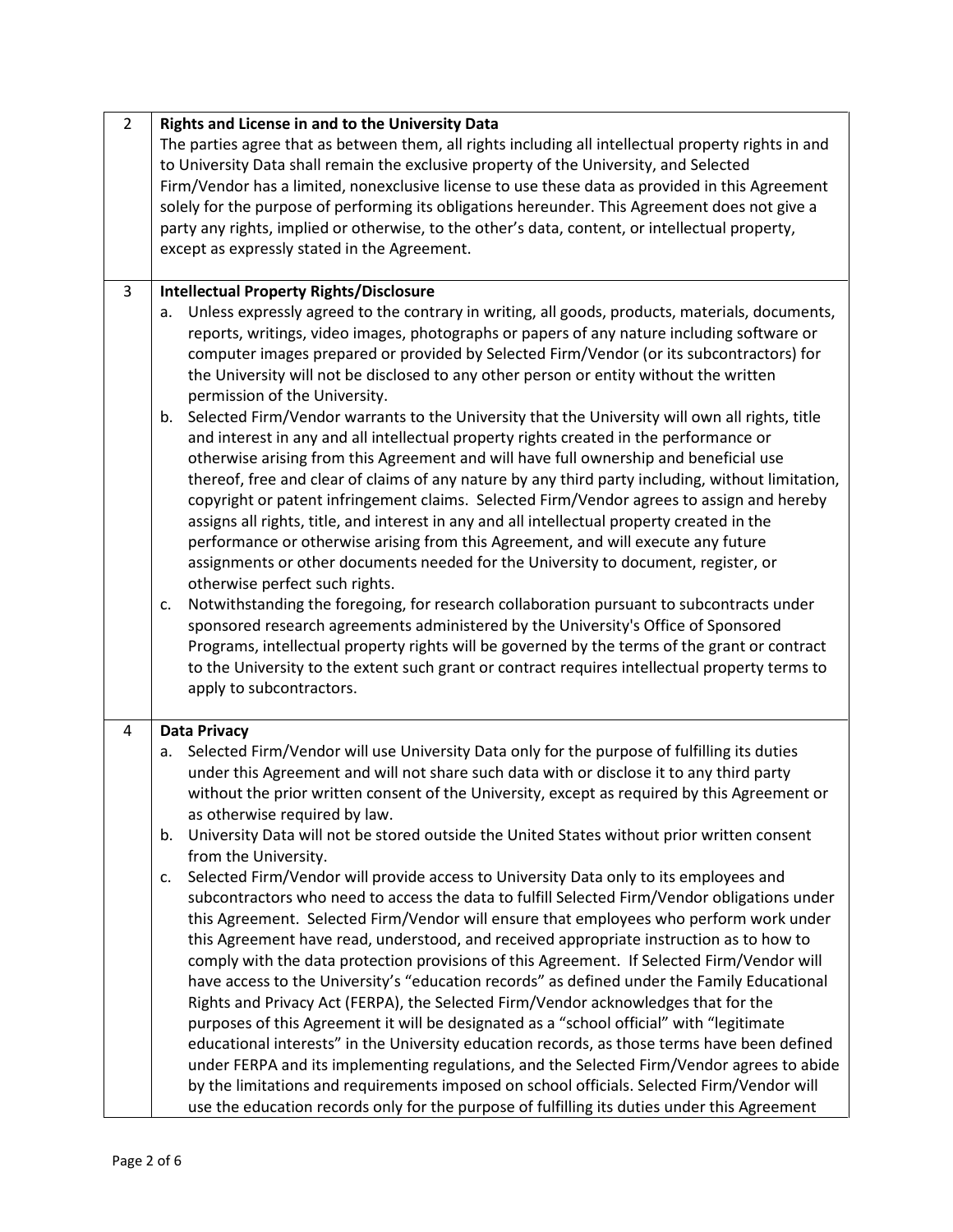|   | for University's and its End User's benefit, and will not share such data with or disclose it to<br>any third party except as provided for in this Agreement, required by law, or authorized in<br>writing by the University.                                                                                                                                                                                                                                                                                                                                                                                                                                                                                                                                                                                                                                                                                                                                                                                                                                                                                                                                                                                                                                                                             |  |
|---|-----------------------------------------------------------------------------------------------------------------------------------------------------------------------------------------------------------------------------------------------------------------------------------------------------------------------------------------------------------------------------------------------------------------------------------------------------------------------------------------------------------------------------------------------------------------------------------------------------------------------------------------------------------------------------------------------------------------------------------------------------------------------------------------------------------------------------------------------------------------------------------------------------------------------------------------------------------------------------------------------------------------------------------------------------------------------------------------------------------------------------------------------------------------------------------------------------------------------------------------------------------------------------------------------------------|--|
| 5 | <b>Data Security</b><br>Selected Firm/Vendor will store and process University Data in accordance with commercial<br>a.<br>best practices, including appropriate administrative, physical, and technical safeguards, to<br>secure such data from unauthorized access, disclosure, alteration, and use. Such measures<br>will be no less protective than those used to secure Selected Firm/Vendor's own data of a<br>similar type, and in no event less than reasonable in view of the type and nature of the data<br>involved. Without limiting the foregoing, Selected Firm/Vendor warrants that all electronic<br>University Data will be encrypted in transmission (including via web interface) and stored at<br>no less than 128-bit level encryption.<br>Selected Firm/Vendor will use industry-standard and up-to-date security tools and<br>b.<br>technologies such as anti-virus protections and intrusion detection methods in providing<br>Services under this Agreement.                                                                                                                                                                                                                                                                                                                     |  |
| 6 | <b>Employee Background Checks and Qualifications</b><br>Selected Firm/Vendor shall ensure that its employees have undergone appropriate<br>а.<br>background screening and possess all needed qualifications to comply with the terms of this<br>agreement including but not limited to all terms relating to data and intellectual property<br>protection.<br>If the Selected Firm/Vendor must under this agreement create, obtain, transmit, use,<br>b.<br>maintain, process, or dispose of the subset of University Data known as Personally<br>Identifiable Information or financial or business data which has been identified to the<br>Selected Firm/Vendor as having the potential to affect the accuracy of the University's<br>financial statements, Selected Firm/Vendor shall perform the following background checks<br>on all employees who have potential to access such data in accordance with the Fair Credit<br>Reporting Act: Social Security Number trace; seven (7) year felony and misdemeanor criminal<br>records check of federal, state, or local records (as applicable) for job related crimes; Office<br>of Foreign Assets Control List (OFAC) check; Bureau of Industry and Security List (BIS) check;<br>and Office of Defense Trade Controls Debarred Persons List (DDTC). |  |
| 7 | Data Authenticity and Integrity<br>Selected Firm/Vendor will take reasonable measures, including audit trails, to protect University<br>Data against deterioration or degradation of data quality and authenticity. The selected<br>Firm/Vendor shall be responsible for ensuring that University Data, per the Virginia Public<br>Records Act, "is preserved, maintained, and accessible throughout their lifecycle, including<br>converting and migrating electronic data as often as necessary so that information is not lost due<br>to hardware, software, or media obsolescence or deterioration."                                                                                                                                                                                                                                                                                                                                                                                                                                                                                                                                                                                                                                                                                                  |  |
| 8 | <b>Security Breach</b><br>Response. Immediately upon becoming aware of a Security Breach, or of circumstances that<br>a.<br>could have resulted in unauthorized access to or disclosure or use of University Data,<br>Selected Firm/Vendor will notify the University, fully investigate the incident, and cooperate<br>fully with the University's investigation of and response to the incident. Except as otherwise<br>required by law, Selected Firm/Vendor will not provide notice of the incident directly to<br>individuals whose Personally Identifiable Information was involved, regulatory agencies, or                                                                                                                                                                                                                                                                                                                                                                                                                                                                                                                                                                                                                                                                                        |  |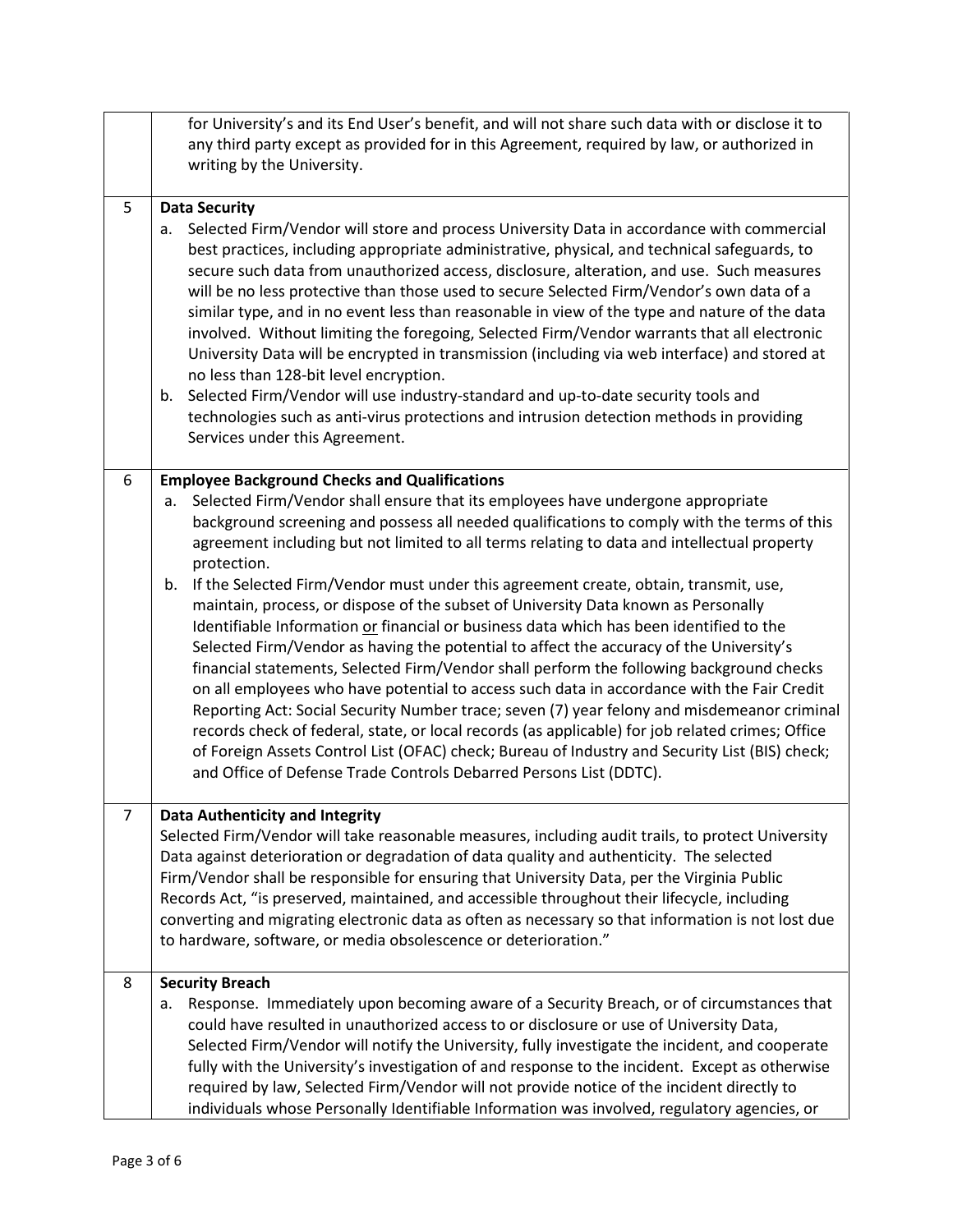|    | other entities, without prior written permission from the University.<br>Liability. In addition to any other remedies available to the University under law or equity,<br>b.<br>Selected Firm/Vendor will reimburse the University in full for all costs incurred by the<br>University in investigation and remediation of such Security Breach, including but not limited<br>to providing notification to individuals whose Personally Identifiable Information was<br>compromised and to regulatory agencies or other entities as required by law or contract;<br>providing one year's credit monitoring to the affected individuals if the Personally Identifiable<br>Information exposed during the breach could be used to commit financial identity theft; and<br>the payment of legal fees, audit costs, fines, and other fees imposed by regulatory agencies<br>or contracting partners as a result of the Security Breach.                                                                                                                                                                                                                                                                                                                                                                                                                                                                                                                                                                                                                                                                                                                                                                                                                                                                                                                                                                       |
|----|-----------------------------------------------------------------------------------------------------------------------------------------------------------------------------------------------------------------------------------------------------------------------------------------------------------------------------------------------------------------------------------------------------------------------------------------------------------------------------------------------------------------------------------------------------------------------------------------------------------------------------------------------------------------------------------------------------------------------------------------------------------------------------------------------------------------------------------------------------------------------------------------------------------------------------------------------------------------------------------------------------------------------------------------------------------------------------------------------------------------------------------------------------------------------------------------------------------------------------------------------------------------------------------------------------------------------------------------------------------------------------------------------------------------------------------------------------------------------------------------------------------------------------------------------------------------------------------------------------------------------------------------------------------------------------------------------------------------------------------------------------------------------------------------------------------------------------------------------------------------------------------------------------------|
| 9  | Response to Legal Orders, Demands or Requests for Data                                                                                                                                                                                                                                                                                                                                                                                                                                                                                                                                                                                                                                                                                                                                                                                                                                                                                                                                                                                                                                                                                                                                                                                                                                                                                                                                                                                                                                                                                                                                                                                                                                                                                                                                                                                                                                                    |
|    | Except as otherwise expressly prohibited by law, Selected Firm/Vendor will:<br>а.<br>immediately notify the University of any subpoenas, warrants, or other legal orders,<br>$\bullet$<br>demands or requests received by Selected Firm/Vendor seeking University Data;<br>consult with the University regarding its response;<br>$\bullet$<br>cooperate with the University's reasonable requests in connection with efforts by the<br>$\bullet$<br>University to intervene and quash or modify the legal order, demand or request; and<br>upon the University's request, provide the University with a copy of its response.<br>If the University receives a subpoena, warrant, or other legal order, demand (including<br>b.<br>request pursuant to the Virginia Freedom of Information Act) or request seeking University<br>Data maintained by Selected Firm/Vendor, the University will promptly provide a copy to<br>Selected Firm/Vendor. Selected Firm/Vendor will promptly supply the University with copies<br>of data required for the University to respond, and will cooperate with the University's<br>reasonable requests in connection with its response.                                                                                                                                                                                                                                                                                                                                                                                                                                                                                                                                                                                                                                                                                                                                |
| 10 | Data Transfer Upon Termination or Expiration                                                                                                                                                                                                                                                                                                                                                                                                                                                                                                                                                                                                                                                                                                                                                                                                                                                                                                                                                                                                                                                                                                                                                                                                                                                                                                                                                                                                                                                                                                                                                                                                                                                                                                                                                                                                                                                              |
|    | Upon termination or expiration of this Agreement, Selected Firm/Vendor will ensure that all<br>a.<br>University Data are securely returned or destroyed as directed by the University in its sole<br>discretion. Transfer to the University or a third party designated by the University shall occur<br>within a reasonable period of time, and without significant interruption in service. Selected<br>Firm/Vendor shall ensure that such transfer/migration uses facilities and methods that are<br>compatible with the relevant systems of the University or its transferee, and to the extent<br>technologically feasible, that the University will have reasonable access to University Data<br>during the transition. In the event that the University requests destruction of its data,<br>Selected Firm/Vendor agrees to Securely Destroy all data in its possession and in the<br>possession of any subcontractors or agents to which the Selected Firm/Vendor might have<br>transferred University data. The Selected Firm/Vendor agrees to provide documentation of<br>data destruction to the University.<br>Selected Firm/Vendor will notify the University of impending cessation of its business and any<br>b.<br>contingency plans. This includes immediate transfer of any previously escrowed assets and<br>data and providing the University access to Selected Firm/Vendor's facilities to remove and<br>destroy University-owned assets and data. Selected Firm/Vendor shall implement its exit<br>plan and take all necessary actions to ensure a smooth transition of service with minimal<br>disruption to the University. Selected Firm/Vendor will also provide a full inventory and<br>configuration of servers, routers, other hardware, and software involved in service delivery<br>along with supporting documentation, indicating which if any of these are owned by or |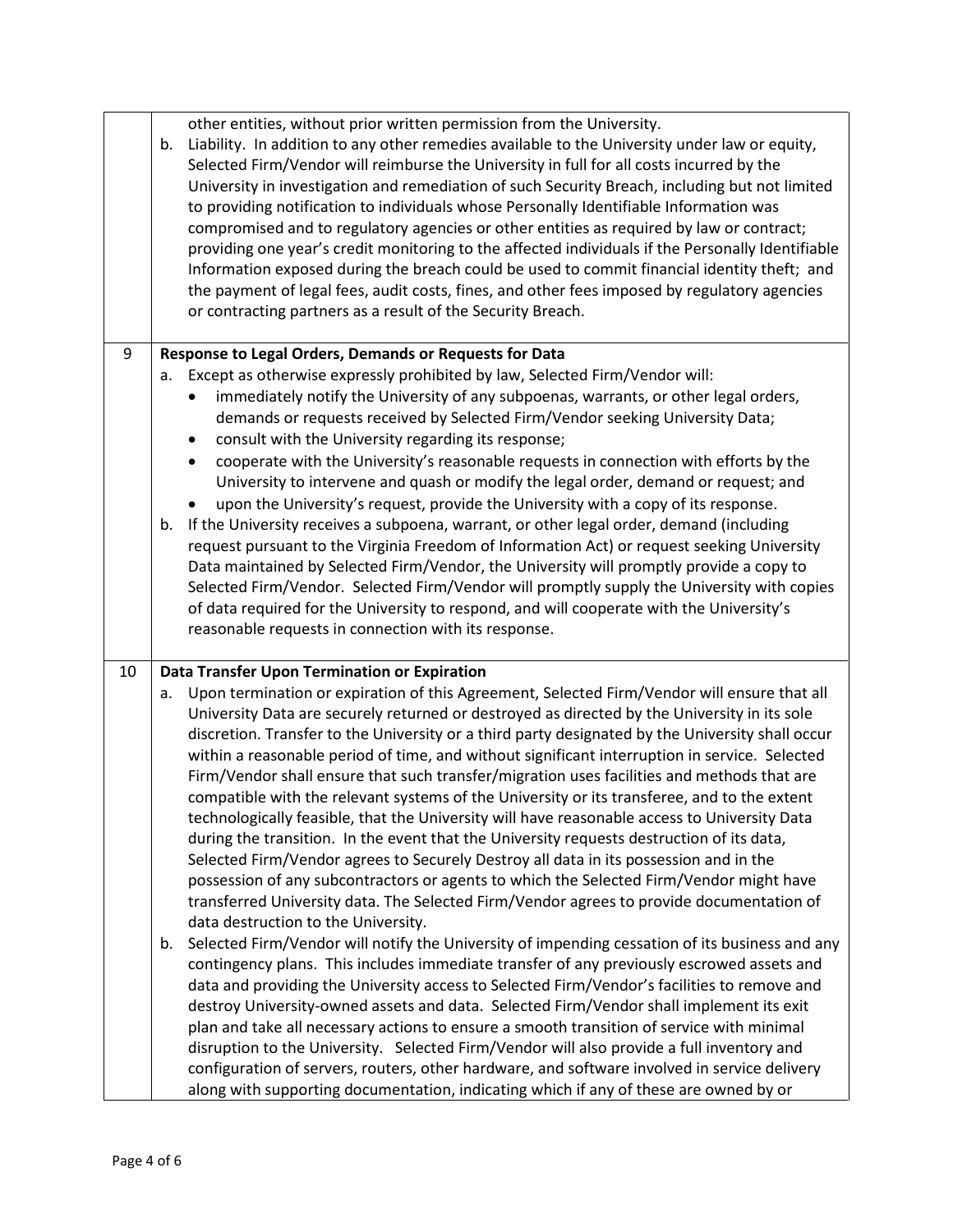|                                                                                                                                                                                                                                                                                                                                                                                                                                                                                            | dedicated to the University. Selected Firm/Vendor will work closely with its successor to<br>ensure a successful transition to the new equipment, with minimal downtime and effect on<br>the University, all such work to be coordinated and performed in advance of the formal, final<br>transition date.                                                                                                                                                                 |
|--------------------------------------------------------------------------------------------------------------------------------------------------------------------------------------------------------------------------------------------------------------------------------------------------------------------------------------------------------------------------------------------------------------------------------------------------------------------------------------------|----------------------------------------------------------------------------------------------------------------------------------------------------------------------------------------------------------------------------------------------------------------------------------------------------------------------------------------------------------------------------------------------------------------------------------------------------------------------------|
| 11                                                                                                                                                                                                                                                                                                                                                                                                                                                                                         | <b>Audits</b>                                                                                                                                                                                                                                                                                                                                                                                                                                                              |
|                                                                                                                                                                                                                                                                                                                                                                                                                                                                                            | The University reserves the right in its sole discretion to perform audits of Selected<br>a.<br>Firm/Vendor at the University's expense to ensure compliance with the terms of this<br>Agreement. The Selected Firm/Vendor shall reasonably cooperate in the performance of such<br>audits. This provision applies to all agreements under which the Selected Firm/Vendor must<br>create, obtain, transmit, use, maintain, process, or dispose of University Data.         |
| If the Selected Firm/Vendor must under this agreement create, obtain, transmit, use,<br>b.<br>maintain, process, or dispose of the subset of University Data known as Personally<br>Identifiable Information or financial or business data which has been identified to the<br>Selected Firm/Vendor as having the potential to affect the accuracy of the University's<br>financial statements, Selected Firm/Vendor will at its expense conduct or have conducted at<br>least annually a: |                                                                                                                                                                                                                                                                                                                                                                                                                                                                            |
|                                                                                                                                                                                                                                                                                                                                                                                                                                                                                            | American Institute of CPAs Service Organization Controls (SOC) Type II audit, or other<br>security audit with audit objectives deemed sufficient by the University, which attests the<br>Selected Firm/Vendor's security policies, procedures and controls;<br>vulnerability scan, performed by a scanner approved by the University, of Selected                                                                                                                          |
|                                                                                                                                                                                                                                                                                                                                                                                                                                                                                            | Firm/Vendor's electronic systems and facilities that are used in any way to deliver<br>electronic services under this Agreement; and                                                                                                                                                                                                                                                                                                                                       |
|                                                                                                                                                                                                                                                                                                                                                                                                                                                                                            | formal penetration test, performed by a process and qualified personnel approved by the<br>$\bullet$<br>University, of Selected Firm/Vendor's electronic systems and facilities that are used in<br>any way to deliver electronic services under this Agreement.                                                                                                                                                                                                           |
|                                                                                                                                                                                                                                                                                                                                                                                                                                                                                            | Additionally, the Selected Firm/Vendor will provide the University upon request the results of<br>the above audits, scans and tests, and will promptly modify its security measures as needed<br>based on those results in order to meet its obligations under this Agreement. The University<br>may require, at University expense, the Selected Firm/Vendor to perform additional audits<br>and tests, the results of which will be provided promptly to the University. |
| 12<br><b>Institutional Branding</b>                                                                                                                                                                                                                                                                                                                                                                                                                                                        |                                                                                                                                                                                                                                                                                                                                                                                                                                                                            |
|                                                                                                                                                                                                                                                                                                                                                                                                                                                                                            | Each party shall have the right to use the other party's Brand Features only in connection with<br>performing the functions provided in this Agreement. Any use of a party's Brand Features will<br>inure to the benefit of the party holding intellectual property rights in and to those features.                                                                                                                                                                       |
| 13                                                                                                                                                                                                                                                                                                                                                                                                                                                                                         | Compliance                                                                                                                                                                                                                                                                                                                                                                                                                                                                 |
|                                                                                                                                                                                                                                                                                                                                                                                                                                                                                            | Selected Firm/Vendor will comply with all applicable laws and industry standards in<br>a.<br>performing services under this Agreement. Any Selected Firm/Vendor personnel visiting the<br>University's facilities will comply with all applicable University policies regarding access to,<br>use of, and conduct within such facilities. The University will provide copies of such policies<br>to Selected Firm/Vendor upon request.                                     |
|                                                                                                                                                                                                                                                                                                                                                                                                                                                                                            | Selected Firm/Vendor warrants that the service it will provide to the University is fully<br>b.<br>compliant with and will enable the University to be compliant with relevant requirements of<br>all laws, regulation, and guidance applicable to the University and/or Selected Firm/Vendor,                                                                                                                                                                             |